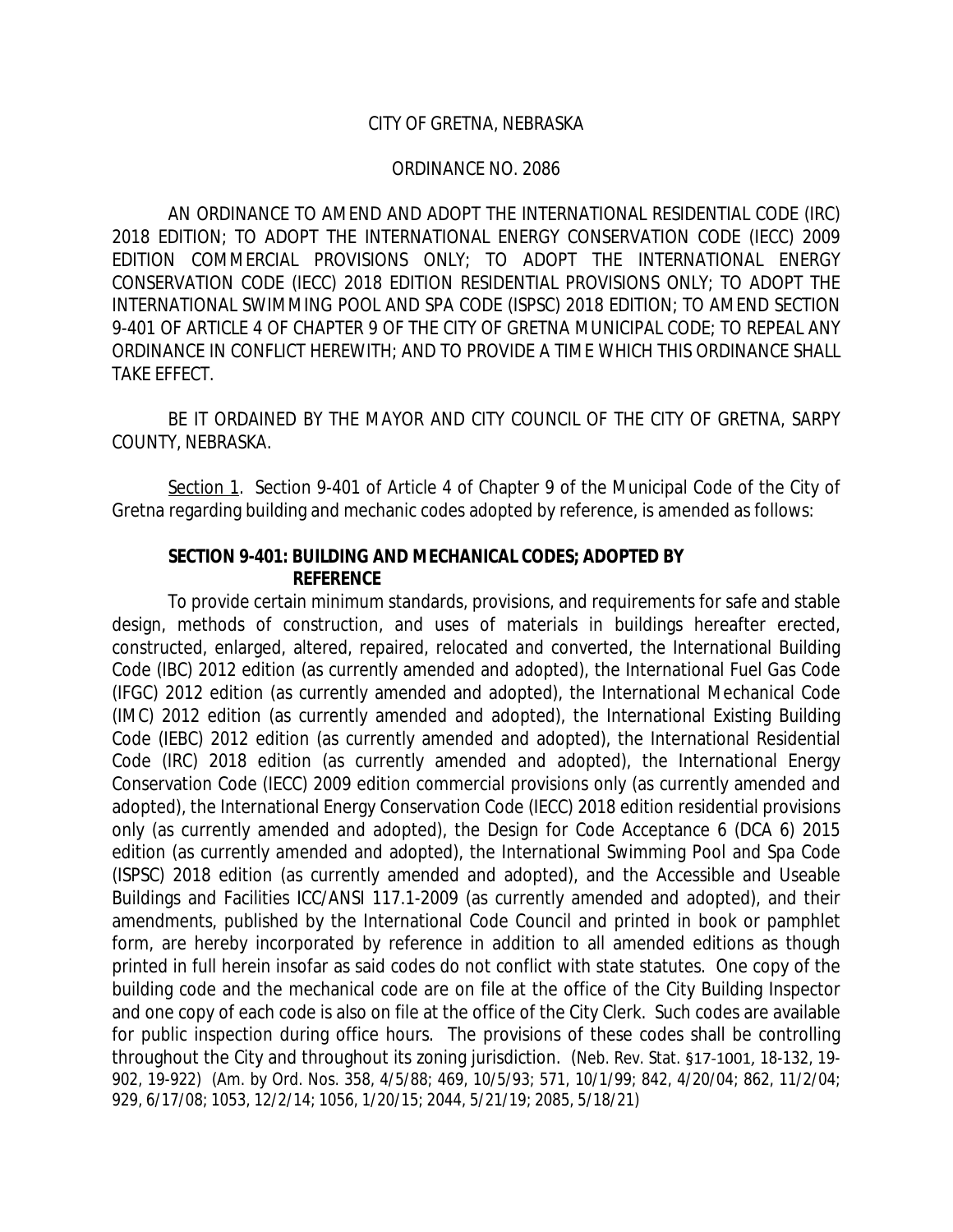Section 2. The 2018 International Residential Code is hereby adopted as amended, altered, modified and changed in the following respects:

# **R101.1 Amended; Title.**

These provisions shall be known as the International Residential Code for One- and Two-Family, Dwellings of the City of Gretna, Sarpy County, Nebraska, and shall be cited as such and will be referred to herein as "this code".

# **R101.2 Amended; Scope.**

The provisions of this code shall apply to the construction, alteration, movement, enlargement, replacement, repair, equipment, use and occupancy, location, removal and demolition of detached one- and two-family dwellings and townhouses not more than three stories above grade plane in height with a separate means of egress and their accessory structures not more than three stores above grade plane in height within the extra territorial jurisdictional of the City of Gretna.

# **R105.2 Amended; Work Exempt From Permit.**

Permits shall not be required for the following.

- 1. Swings, playhouses, and other playground equipment accessory to a one- or two family dwelling.
- 2. Landscaping features to include terrace/retaining walls that are not over 4 feet in height measured from grade to the top of the wall, unless supporting a surcharge, trellises and other similar structures.
- 3. Replacement of paved slab-on-grade surfaces for sidewalks, driveways, and patios provided no increase in square footage is added and there is no change in grading creating additional storm drainage to adjacent properties.
- 4. One-story detached accessory structures, provided that the floor area does not exceed 80 square feet.
- 5. Painting, papering, tiling, carpeting, cabinets, counter tops and similar finish work.
- 6. Prefabricated, temporary, soft-sided swimming pools that are less than 24 inches in depth.

Exemption from the permit requirements of this code shall not be deemed to grant authorization of any work to be done in any manner in violation of the provisions of this code or any other laws or ordinances of this jurisdiction.

# **R106.2.1 Added; Surveyor's Certificate.**

A Surveyor's Certificated shall be submitted with a site plan for all new dwelling, dwelling additions, accessory structure and detached garage permit applications.

# **R109.5 Added; Jobsite Address Identification.**

All additions, alterations, or repairs for which a permit is required by this code shall be provided with a construction address identification sign. Said identification sign shall be of metal, wood, plastic, or other approved rigid material with permanent identification numbers and letters thereon indicating the legally assigned street or other type of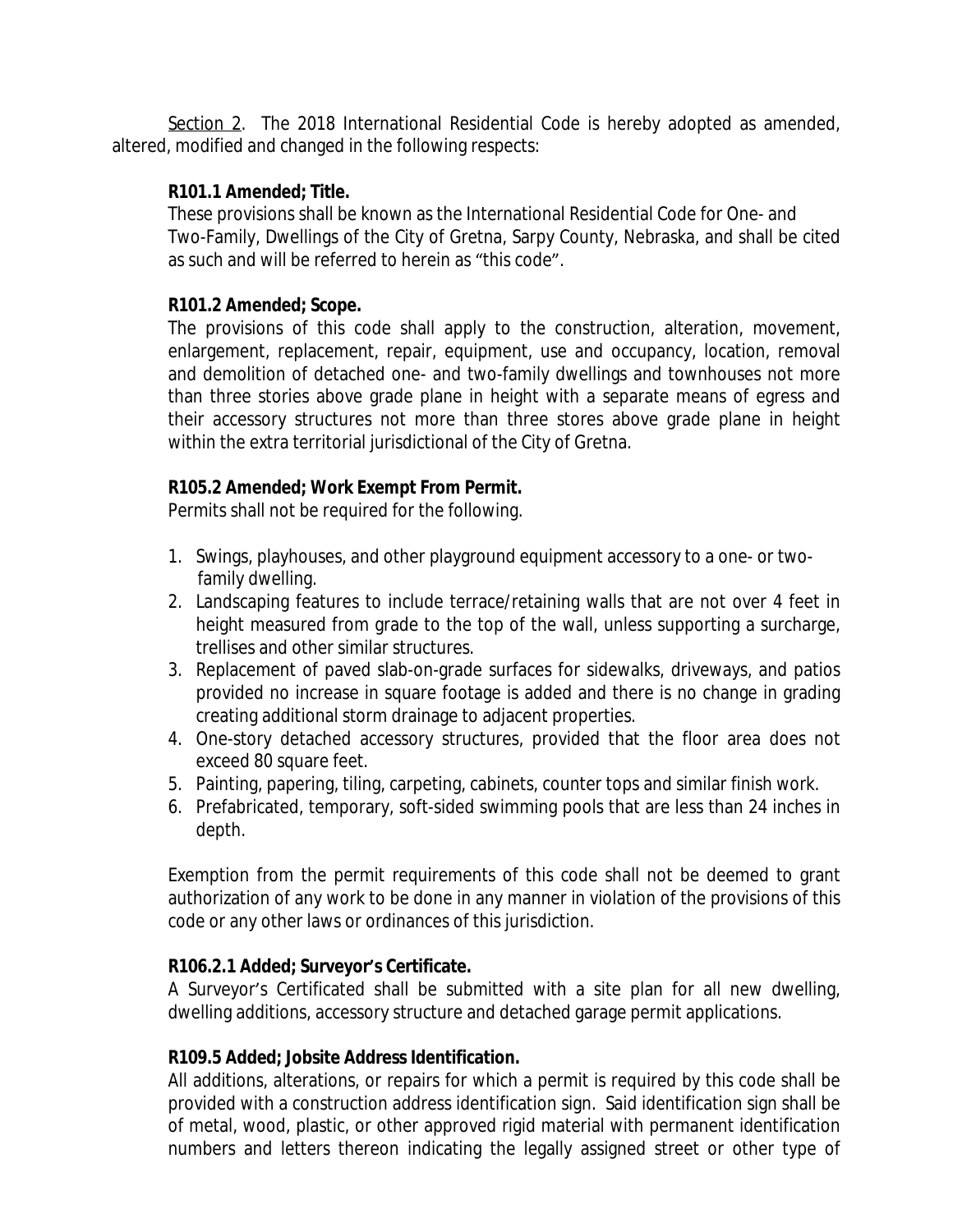address assigned by the building official. Said sign shall have numbers and letters of such size and shall be so placed upon the construction site as to be readily visible and identifiable from the public street. Said sign shall be maintained for the duration of the construction work.

### **R202 Amended; Definitions.**

Other than the following, all definitions are adopted as printed in the 2018 IRC.

**KITCHEN**. A facility for cooking, storing, and preparing food. A kitchen shall include a stove, refrigerator, functional sink, and a minimum of 4 lineal feet of counter space.

**SLEEPING ROOM**. Any room in the house that is greater than 70 square feet, has built in closet space or having direct access to a bathroom and typically could be used as a bedroom.

## **Table R301.2(1) Amended; Climatic and Geographic Design Criteria.**

Add the following information to Table R301.2(1):

| <b>GROUND</b>     | <b>SPEED</b> |                             | SPECIAL        | <b>WINDBORNE</b>  | <b>SEISMIC</b>        |
|-------------------|--------------|-----------------------------|----------------|-------------------|-----------------------|
| SNOW              |              | <b>TOPOGRAPHIC</b>          | <b>WIND</b>    | <b>DEBRIS</b>     | <b>DESIGN</b>         |
| LOAD <sup>o</sup> | (MPH)        | <b>EFFECTS</b> <sup>k</sup> | <b>REGION</b>  | ZONE <sup>m</sup> | CATEGORY <sup>f</sup> |
| 25                | 115          | ΝO                          | N <sub>O</sub> | NO                |                       |

| SUBJECT TO DAMAGE FROM |              |                            |                         |                    |                             |                           |             |
|------------------------|--------------|----------------------------|-------------------------|--------------------|-----------------------------|---------------------------|-------------|
|                        | <b>FROST</b> |                            |                         |                    |                             |                           |             |
|                        | <b>LINE</b>  |                            | <b>WINTER</b>           | <b>ICE BARRIER</b> |                             |                           | <b>MEAN</b> |
| WEATHERING             | <b>DEPTH</b> |                            | <b>DESIGN</b>           | UNDERLAYEMENT      | <b>FLOOD</b>                | AIR FREEZING              | ANNUAL      |
| я                      |              | <b>TERMITE<sup>c</sup></b> | <b>TEMP<sup>e</sup></b> | <b>REOUIREDh</b>   | <b>HAZARDS</b> <sup>9</sup> | <b>INDEX</b> <sup>i</sup> | <b>TEMP</b> |
| <b>SEVERE</b>          | 42           | M-H                        | -3                      | <b>YES</b>         | 1971                        | 2000                      | 51.2        |

# **Table R301.2(1) Deleted; Manual J Design Criteria**

Table R301.2(1), Manual J Design Criteria of the 2018 IRC is hereby deleted.

# **Table R301.5 Amended; Minimum Uniformly Distributed Live Loads (in pounds per square foot).**

Other than the following, all others are adopted as printed in the 2018 IRC.

| USE.                           | LIVE LOAD |
|--------------------------------|-----------|
| Balconies (exterior) and decks | 50        |
| Sleeping Rooms                 | 40        |

# **R302.1 Amended; Exception 2, Exterior Walls.**

An accessory building, detached garage, storage and tool sheds located less than 6 feet from the dwelling unit including decks greater than 30 inches above grade, shall be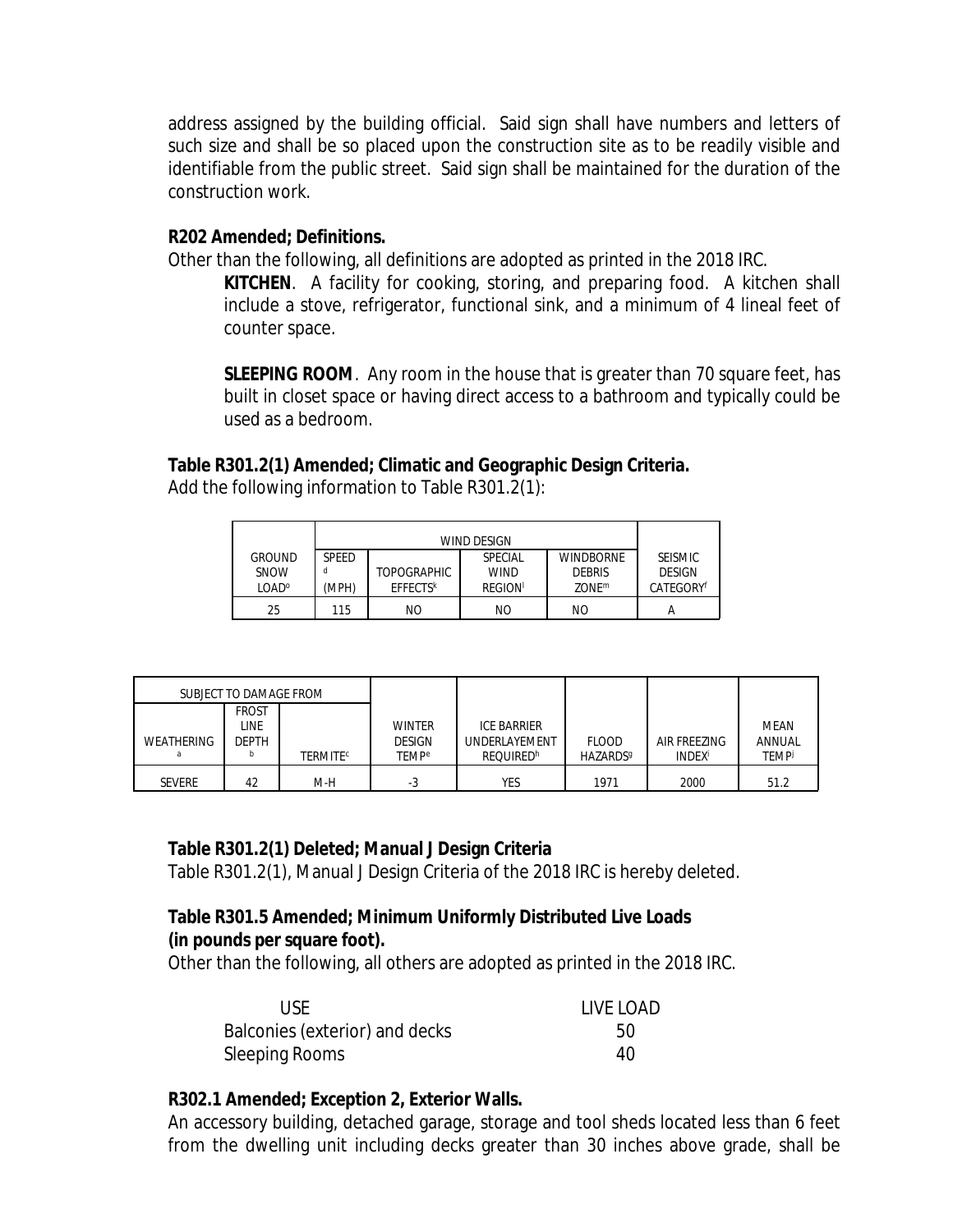protected with no less than 5/8" type X gypsum board applied to the interior side of the walls and ceiling. The door shall be no less than a solid core or steel door no less than 1 and 3/8" in thickness.

#### **R302.1 Deleted; Exception 3, Exterior Walls**.

Section R302.1, Exception 3 of the 2018 IRC is hereby deleted.

#### **Table R302.6 Amended; Dwelling-Garage Separation.**

Other than the following, all others are adopted as printed in the 2018 IRC.

Garages located less than 3 feet from a dwelling unit on the same lot shall be amended to read; Garages located less than 6 feet from a dwelling unit on the same lot.

Not less than 1/2"-inch gypsum board or equivalent applied to the interior side of exterior walls that are within this area shall be amended to read; No less than 5/8-inch gypsum board or equivalent applied to the interior side of exterior walls that are within area.

### **R302.13 Amended; Fire Protection of Floors.**

Amend R302.13, Exception 3.1 to read: The aggregate area of unprotected portions does not exceed 144 square feet per story.

### **R305. Added, Exception 4; Minimum height.**

The Building Official shall have the authority to waive the minimum height requirements of this section where pre-existing conditions will not allow for requirements to be met.

### **R309.5 Deleted; Fire Sprinklers.**

Section R309.1 of the 2018 IRC is hereby deleted.

### **R311.3.2 Amended, Exception; Floor Elevations for Other Exterior Doors.**

A top landing is not required where a stairway of four or fewer rises are located on the exterior side of the door, provided that the door does not swing over the stairs.

### **R311.7.8.4 Added, Exception 3; Continuity.**

Handrails for stairways shall be permitted to have no more than a 4 inch break due to all offsets and other ornamental features.

### **R313 Amended, Automatic Fire Sprinkler Systems.**

Section R314 of the 2018 IRC and all subsections thereof, to include other sections of this code as it pertains to fires sprinklers are hereby adopted as optional with code regulations being provided for installation only. A third party inspection shall be required at time of final inspection.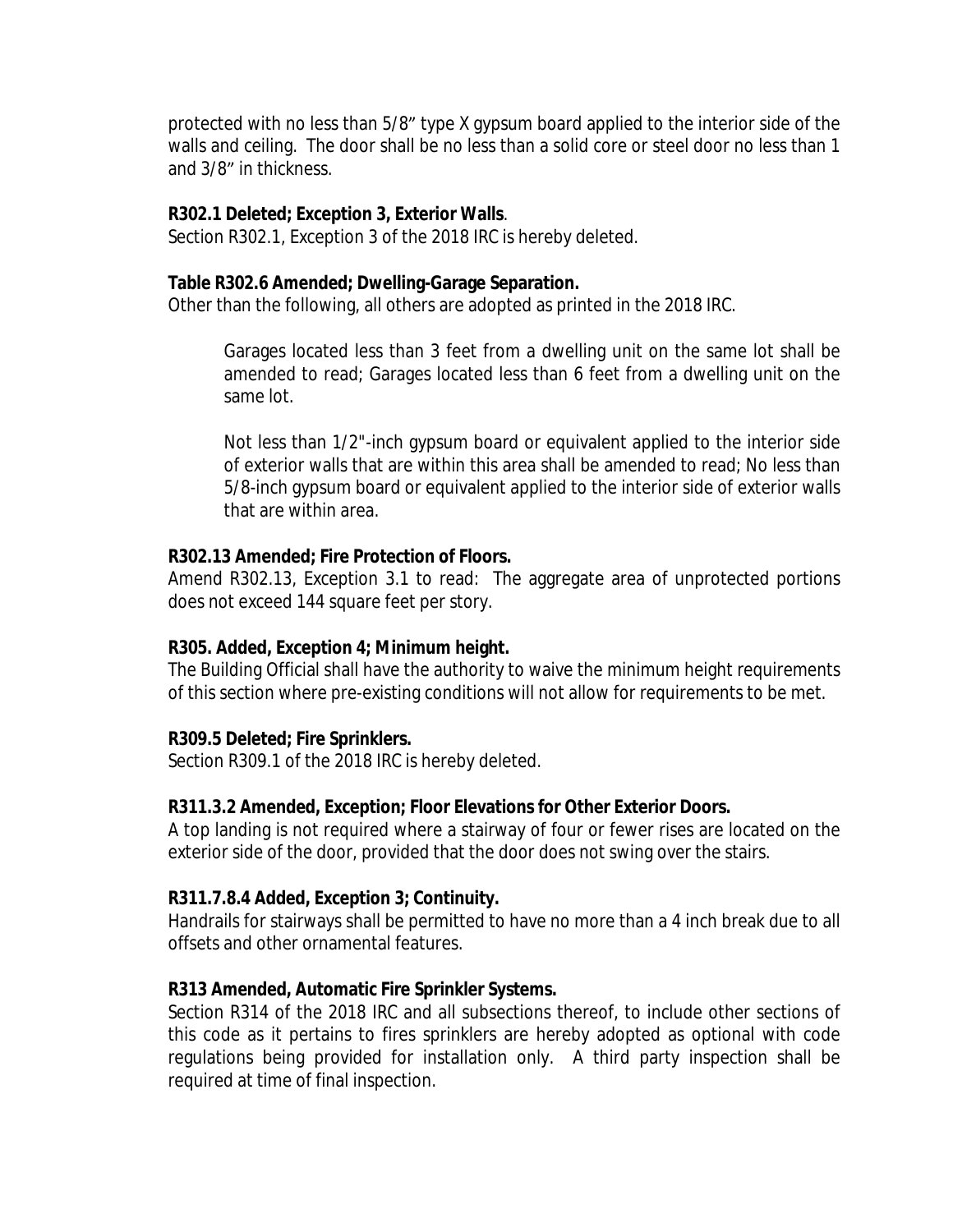## **R317.1.4 Amended; Wood Columns.**

Wood columns shall be approved wood of natural decay resistance or approved pressure-preservative-treated wood. Posts, poles and columns supporting permanent structures shall bear upon a concrete footing and shall not be imbedded in the concrete or in the ground unless approved for such use.

# **R317.1.4 Deleted, Exception 3; Wood Columns.**

Section R317.1.4 Exception 3 of the 2018 IRC is hereby deleted.

## **R317.3.2 Deleted; Fasteners for Wood Foundation.**

Section R317.3.2 Fasteners for wood foundations of the 2018 IRC is hereby deleted.

## **R320 Deleted; Accessibility.**

Section R320 Accessibility of the 2018 IC is hereby deleted.

## **R402.1 Deleted; Wood Foundations.**

Section R402.1 Wood foundations in the 2018 IRC and all subsections thereof are hereby deleted.

## **R403.1 Amended; General.**

All exterior walls shall be supported on continuous concrete footing or other approved engineer designed structural system that will be of sufficient design to accommodate all loads according to Section R301 and to transmit the resulting loads to the soil within the limitations as determined from the characteristics of the soil. Footings shall be on undisturbed, unfrozen and natural soils or engineered fill. Footing trenches shall be compacted, free of debris and contain a minimum of 2 #4 rebar reinforcement ran continuously with grade beams having 3 #4 rebar reinforcement ran continuously.

# **Figure R403.1(1) Deleted; Plain Concrete Footing with Masonry and Concrete Stem Walls in SDC A, B and C.**

Figure R403.1(1) Plain Concrete Footing with Masonry and Concrete Stem Walls in SDC A, B and C in the 2018 IRC is hereby deleted.

### **Figure R403.1(2) Deleted; Permanent Wood Foundation Basement Wall Section.**

Figure R403.1(2) Permanent Wood Foundation Basement wall section in the 2018 IRC is hereby deleted.

# **Figure R403.1(3) Deleted; Permanent Wood Foundation Crawl Space Section.**

Figure R403.1(3) Permanent Wood Foundation Crawl space section in the 2018 IRC is hereby deleted.

### **R403.1.4.1 Amended Exception 1 and 2; Frost Protection.**

1. Protection of a freestanding accessory structure with an area of 200 square feet or less, of light framed construction, does not require foundation. However, positive ground connections shall be required.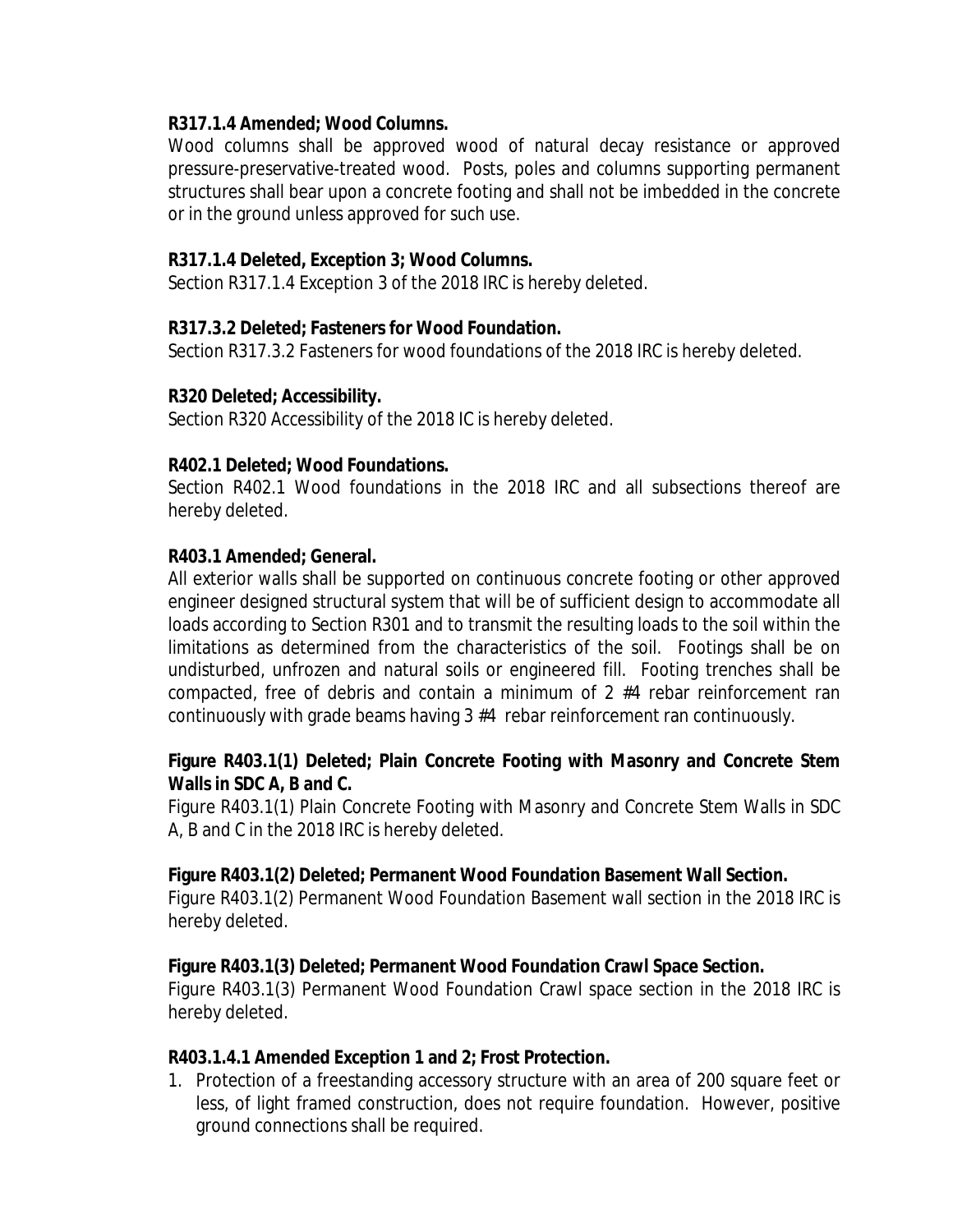2. Protection of a freestanding accessory structure with an area of 750 or less, of light framed construction, with an eave height of 10 feet or less shall be permitted to be on a monolithic slab.

### **R403.1.4.1 Deleted Exception 3; Frost Protection.**

R403.1.4.1 Exception 3 of the 2018 IRC is hereby deleted.

### **R403.1.6 Added; Foundation Anchorage.**

A minimum of a 2 inch x 2 inch bearing plate washer shall be used at every foundation anchor bolt with bolt passing fully through both sill and wall plates.

## **R403.4.1 Deleted; Crushed Stone Footings.**

Section R403.4.1 Crushed Stone Footing in the 2018 IRC is hereby deleted.

## **Table R403.4.1 Deleted; Minimum Depth of Crushed Stone Footings**.

Table R403.4.1 Minimum Depth of Crushed Stone Footings in the 2018 IRC is hereby deleted.

## **Section R404.2 Deleted; Wood Foundation Walls.**

Section R404.2 Wood foundation walls of the 2018 IRC is hereby deleted.

## **Section R405.3 Deleted; Wood Foundations.**

Section R405.3 Wood foundations of the 2018 IRC is hereby deleted.

# **Section R502.7.1 Amended; Bridging.**

Joists exceeding a nominal 2 inches by 10 inches shall be supported laterally by solid blocking, diagonal bridging of wood or metal, or a continuous 1 inch by 3 inch strip nailed across the bottom of the joists perpendicular to joist at intervals not exceeding 8 feet.

Exception: trusses, structural composite limber, structural glued-laminated members and I-joist shall be supported laterally as required by manufacture's recommendations.

### **Section 507 Deleted; Exterior Decks**

Section 507 Exterior Decks of the 2018 IRC is hereby deleted.

### **Section 802.11.1 Deleted; Uplift Resistance.**

Section 802.11.1 Uplift Resistance of the 2018 IRC is hereby deleted.

# **Section 802.11.1.1 Amended; Truss Uplift Resistance.**

Trusses shall be attached to supporting wall assemblies by connections capable of resisting uplift forces specified on the truss design drawings. Load and wind uplift calculations, as prepared and sealed by a structural engineer, shall be provided at the time of framing inspection.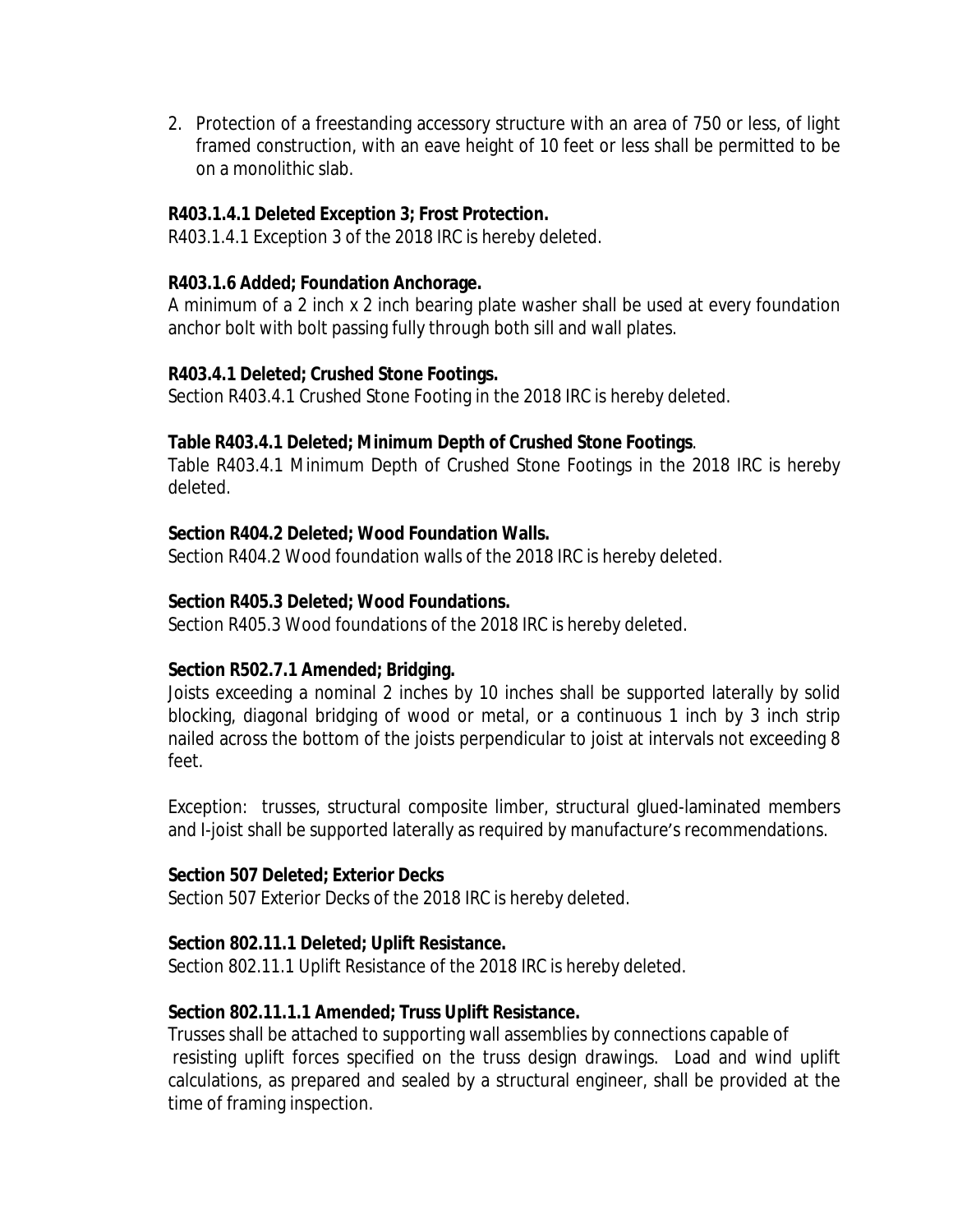### **Section 802.11.1.2 Amended; Rafter Uplift Resistance.**

Individual rafters shall be attached to supporting wall assemblies by connections capable of resisting uplift forces of 500 pounds per square foot or as designed by a structural engineer with calculations being provided at the time of framing inspection.

## **Chapter 11 Deleted; Energy Efficiency**

Chapter 11 Energy Efficiency of the 2018 IRC is hereby deleted.

## **M1501.2 Added; Recirculation of Air.**

Add to the end of existing paragraph: Bathrooms, water closet compartments, and other similar rooms shall be permitted to be vented though exterior soffit provided that a purpose designed soffit vent is used.

## **M1502.4.1 Added; Material and Size.**

Add to the end of existing paragraph: All concealed dryer vent piping shall be solid pipe, no flexible pipe is permitted.

## **M1601.1.1 Amended; Above-Ground Duct Systems.**

Paragraph 5 of M1601.1.1 is hereby deleted.

## **M1601.4.1 Amended; Joints, Seams and Connections.**

Longitudinal and transverse joints, seams and connections in metallic and nonmetallic ducts shall be constructed as specified in SMACNA HHAC Duct Construction Standards-Metal and Flexible and NAIMA Fibrous Glass Duct Construction Standards. Joints, longitudinal and transverse seams, and connections in ductwork shall be securely fastened and sealed with mastic (adhesive). Mastic used to seal fibrous glass ductwork shall be listed and labeled in accordance with UL 181A and shall be marked "181 A-M" for mastic.

Mastics used to seal metallic and flexible air ducts and flexible air connectors shall comply with UL 181 B and shall be marked "181 BM" for mastic. Duct connections to flanges of air distribution systems equipment shall be sealed and mechanically fastened. Mechanical fasteners for use with flexible nonmetallic air ducts shall comply with UL 181 B and shall be marked 181 B-C. Crimp joints for round metallic ducts shall have a contact lap of not less than 1 inch and shall be mechanically fastened by means of not less than three sheet-metal screws or rivets equally spaced around the joint.

### **G2420.5 (409.5.2) Amended; Appliance Shutoff Valve.**

Each appliance shall be provided with two shutoff valves, one located at the manifold and one located at the appliance being served in accordance with Section G2420.5.1 or G2420.5.2.

### **G2420.5.1 (409.5.1) Amended; Located within the Same Room.**

The shutoff valve shall be located in the same room as the appliance. The shutoff valve shall be within 6 feet of the appliance, and shall be installed upstream of the union, connector or quick disconnect device it serves. Such shutoff valves shall be provided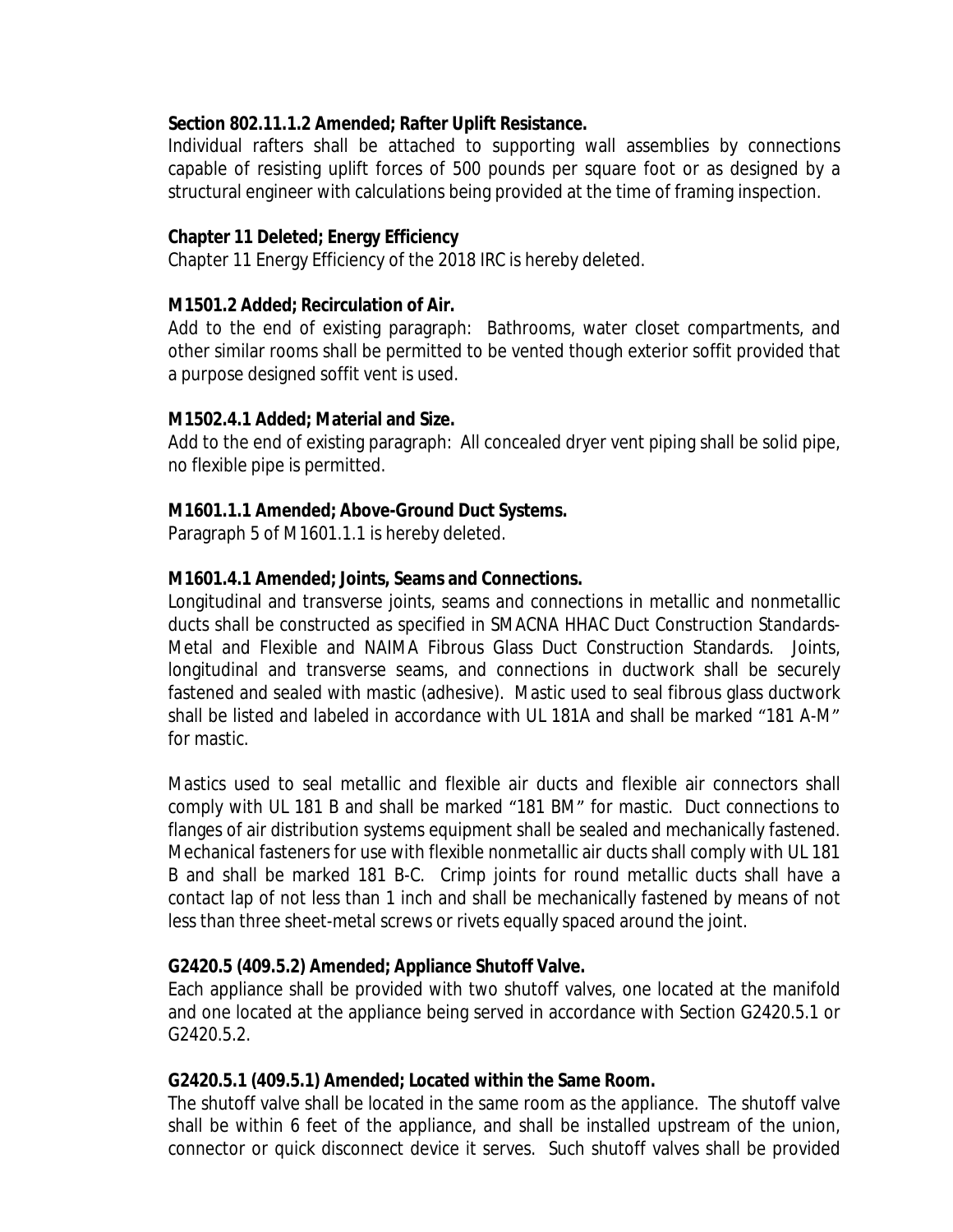with access. Shutoff valves serving movable appliances such as cooking appliances and clothes dryers, shall be considered to be provided with access where installed behind such appliances. Appliance shutoff valves located in the firebox of a fireplace shall be installed in accordance with the appliance manufacturer's instructions. The second shutoff valve shall be located at the main house manifold and shall be provided with ready access and be located no more than 6 feet – 8 inches above finished floor and be permanently and legibly labeled.

### **G2420.5.2 (409.5.2) Amended; Vented Decorative Appliances and Room Heaters.**

Shutoff valves for vented decorative appliances room heaters and decorative appliances for installation in vented fireplaces shall be permitted to be installed in an area remote from the appliances where such valves are provided with ready access. Such valves shall be permanently identified and shall serve no other appliance. The piping from the shutoff valve to within 6 feet of the appliance shall be designed sized and installed in accordance with Sections G2412 though G2419. The second shutoff valve shall be located at the main house manifold and shall be provided with ready access and be located no more than 6 feet – 8 inches above finished floor and be permanently and legibly labeled.

## **G2420.5.3 (409.5.3) Deleted; Located at Manifold.**

G2420.5.3 (409.5.3) Located at manifold of the 2018 IRC is hereby deleted.

# **G2420.6 (409.7) Amended; Located at Manifold.**

All valves located at the gas manifold shall be permanently and clearly identified as to which appliance said valve services. All gas manifolds shall have ready access provided and shall be located no higher than 6 feet 8 inches from the finished floor. The piping from the manifold to within 6 feet of the appliance shall be designed, sized and installed in accordance with Sections G2412 and G2419.

### **P2906.9.1.4 Amended; PVC Plastic Pipe.**

A purple primer that conforms to ASTM F656 shall be applied to PVC solvent-cement joints. Solvent cement for PVC pipe conforming to ASTM D2564 shall be applied to all joints.

### **P3003.9.2 Amended; Solvent Cementing.**

A purple primer that conforms to ASTM F656 shall be applied to PVC solvent-cement joints. Solvent cement for PVC pipe conforming to ASTM D2564 shall be applied to all joints. Solvent-cement joints shall be installed above or below ground.

### **P3103.2 Amended; Frost Closure.**

Vent extension through the roof or wall shall not be less than 3 inches in diameter to prevent frost closure. Any increase in size of the vent shall be made not greater than 6 inches outside the thermal envelope of the house.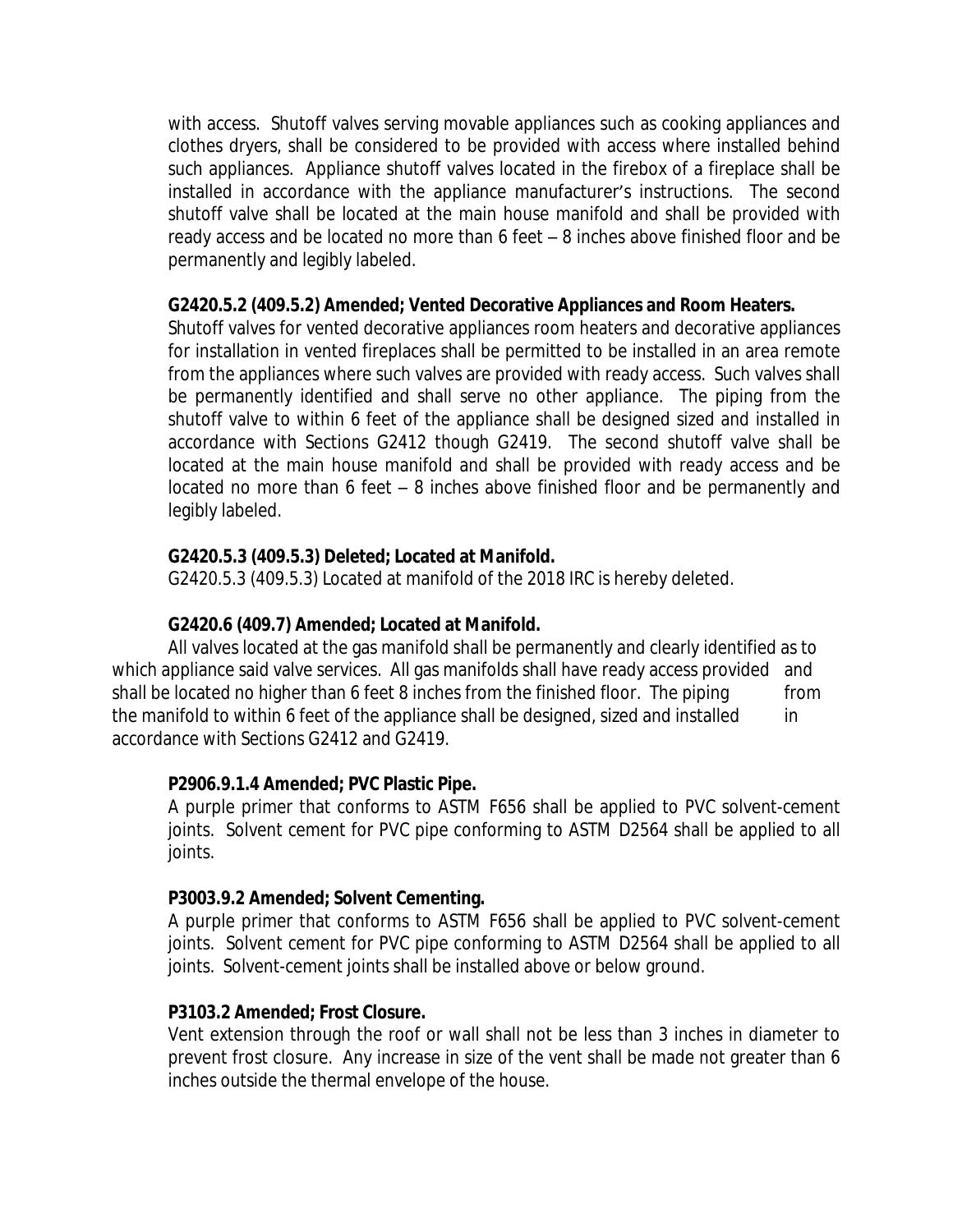### **P3114.3 Amended; Where Permitted.**

Individual vents, branch vents, circuit vents and stack vents shall be permitted to terminate with a connection to an air admittance valve only in existing buildings and shall be subject to Building Office approval.

#### **Chapters 34 through 43 Deleted.**

Chapters 34 through 43 of the 2018 IRC are hereby deleted.

#### **Appendices B, C, and N Adopted.**

Appendices B, C, and N of the 2018 IRC are hereby adopted as written.

Section 3. The International Swimming Pool and Spa Code (ISPSC) 2018 edition is hereby adopted as written.

Section 4. The International Energy Conservation Code (IECC) 2018 edition residential provisions only, are hereby adopted as amended, altered, modified and changed in the following respects:

#### **Commercial Provisions.**

The commercial provisions of the 2018 International Energy Conservation Code are not hereby adopted.

#### **Residential Provisions.**

The residential provisions only of the 2018 International Energy Conservation Code are hereby adopted, as amended, altered, modified and changed in the following respects:

**Table R402.1.2 Amended; Insulation and Fenestration Requirements by Component.**

Climate Zone 5 and Marine 4, change Basement Wall R-Value from 15/19 to 10/13.

### **R402.4.1.2 Deleted; Testing.**

Paragraph R402.4.1.2 of the 2018 International Energy Conservation Code is hereby deleted.

#### **R403.3.5 Amended; Building Cavities (Mandatory).**

Building framing cavities shall not be used as ducts, plenums, or air return systems unless fully panned and mastic sealed.

### **R403.6 Deleted; Mechanical Ventilation (Mandatory).**

Paragraph R403.6 of the 2018 International Energy Conservation Code is hereby deleted.

Section 5. The International Energy Conservation Code (IECC) 2009 edition commercial provisions only, are hereby adopted as amended, altered, modified and changed in the following respects: